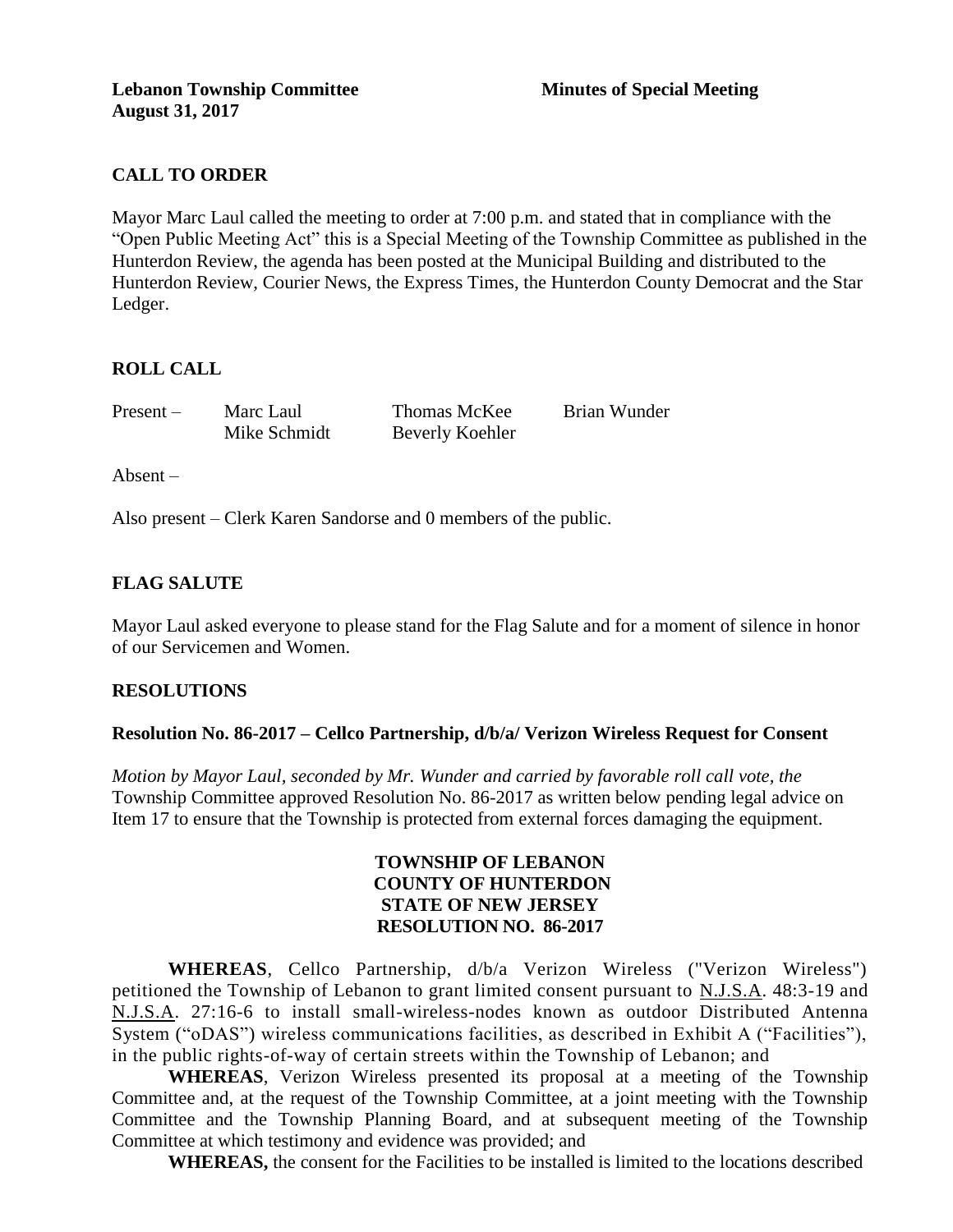LTCM 08/31/2017 Page 2 of 9

in Exhibit A, but Verizon Wireless may apply to locate additional wireless communications facilities at any time; and

**WHEREAS**, with respect to the nine (9) proposed locations of the Facilities set forth on **Exhibit A** attached hereto, the Township considered various factors, including but not limited to:

- 1. Proximity to residential, business, or public buildings;
- 2. Number and density of existing and proposed facilities;
- 3. Visual impact;
- 4. Location with preference to non-residential areas and along major transportation corridors;
- 5. Noise impacts; and
- 6. Potential impacts on neighboring property owners.

**WHEREAS,** the Township Committee acknowledges that pursuant to 47 U.S.C. §253(a) "[n]o State or local statute or regulation, or other State or local legal requirement, may prohibit or have the effect of prohibiting the ability of any entity to provide any interstate or intrastate telecommunications service;" and

**WHEREAS**, the Township Committee acknowledges that notwithstanding the proscriptions of 47 U.S.C. §253(a), it has the authority to manage the public rights-of-way as provided in 47 U.S.C. §253(c); and

**WHEREAS**, the Township Committee acknowledges that wireless communications carriers may enter into written agreements with parties that have the lawful right to erect poles in the public rights-of-way pursuant to N.J.S.A. 48:3-18 and that the consent of the municipality is required pursuant to N.J.S.A. 48:3-19 if the party seeking to install such wireless communications facilities does not have an independent lawful right to construct such facilities or there are other lawful reasons for such consent; and

**WHEREAS**, the Township Committee acknowledges that in connection with the use of those public rights-of-way under the jurisdiction of the County of Hunterdon, municipal consent is required in addition to the consent of the County pursuant to N.J.S.A. 27:16-6; and

**WHEREAS**, Verizon Wireless has obtained a general consent of the County of Hunterdon pursuant to a Right of Way and Attachment Agreement dated June 22, 2016, a copy of which is attached as Exhibit B; and

**WHEREAS**, Verizon Wireless has represented that it has an agreement with Jersey Central Power & Light Company ("JCP&L") to attach its wireless communications facilities to the JCP&L utility poles and that if a new pole is required the same shall be set by either CenturyLink or SQF, LLC d/b/a Tilson ("SQF"), a CLEC if SQF is regulated by the New Jersey Board of Public Utilities ("BPU") as a public utility or is otherwise authorized by the BPU to set poles in the public right of way; and

**WHEREAS**, the Township Committee has determined that, subject to the conditions and limitations set forth in this Resolution, it is in the public interest to encourage the prompt deployment of wireless communications facilities in order to improve the efficiency and capacity of communications networks that serve the public; and

**WHEREAS**, the purpose of this Resolution is to allow the prompt deployment of the Facilities in the public rights-of-way while also effectively managing the rights-of-way in the interests of the public health, safety and welfare.

**WHEREAS**, this Resolution only effects the installation of Facilities in the public rights-of-way and shall have no effect on the application of Section 400-15 of the Township Code, entitled "Wireless telecommunications equipment and facilities;"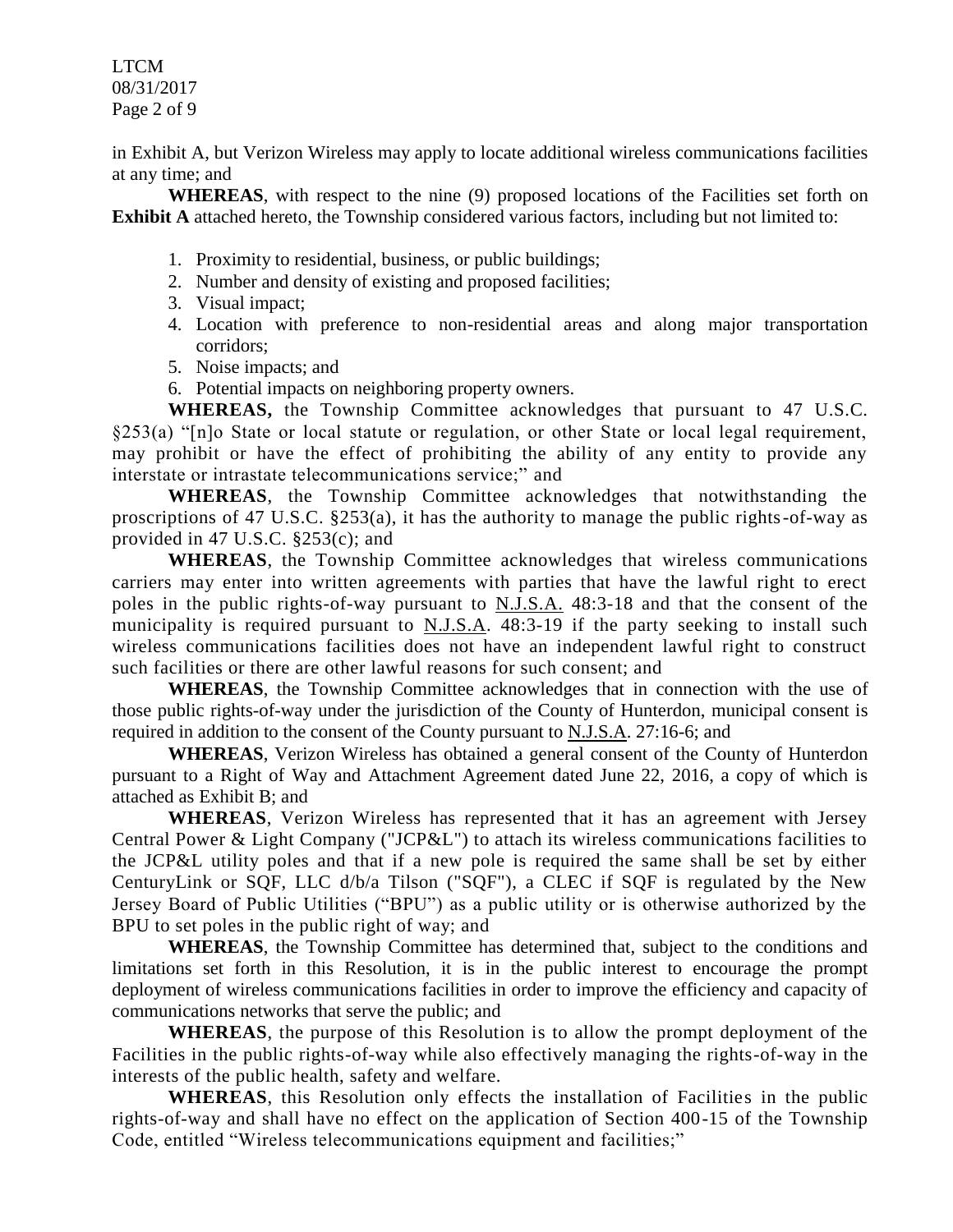LTCM 08/31/2017 Page 3 of 9

**NOW THEREFORE BE IT RESOLVED** by the Mayor and Township Committee of the Township of Lebanon, County of Hunterdon, State of New Jersey, as follows:

- A. The Township grants its limited consent to Verizon Wireless to install the Facilities in the public rights-of-way at the nine (9) locations set forth in Exhibit A; and
- B. The nine (9) Facilities shall be designed and installed substantially in accordance with the nine (9) exhibits (the "Facility Plans") collectively attached as Exhibit A and each individual installation shall hereafter be referred to as a "Node"; and
- C. The Township's consent is further subject to the following conditions and requirements:
	- 1. Verizon Wireless shall apply for zoning and construction permits, and engineering review if necessary, within one year of passage of this Resolution and complete all work and construction within eighteen months of the passage of this Resolution. If such tasks are not complete during the requisite time periods, this Resolution of consent shall automatically terminate; and
	- 2. As a condition to installing each Node, Verizon Wireless shall seek and receive approval of a Telecom Permit to Operate in the Right-of-Way from the Township zoning officer. The zoning officer shall issue the permit within ten (10) business days of receipt of the application if the criteria set forth herein is met. If the proposed Node involves the installation of a new utility pole or ground-mounted equipment, the completed application will confirm that Verizon Wireless has provided a notice (the "Notice") to each owner(s) of the property on which, or contiguous and adjacent to the right of way, where the proposed Node is to be located (each a "Notified Party"). Ownership of the property shall be determined by reference to the current tax duplicate on file with the Tax Collector. The Notice to each Notified Party shall be sent by certified mail, return receipt requested, or by a nationally recognized overnight carrier (such as Federal Express or United Parcel Service) for which a receipt is provided, and shall include: 1) a copy of the Facility Plan approved by the Committee applicable to such property in the form attached in Exhibit A hereof; 2) a description of the right-of-way (i.e. distance the right-of-way extends from the centerline of Route 513); and 3) a general description of the actions to be taken by Verizon Wireless to install the Node; and 4) inform the Notified Party that within ten (10) days of receipt of the Notice they may submit a request in writing to Verizon Wireless to meet on site with a Verizon Wireless representative to discuss the installation of the proposed Node. It shall be sufficient that such Notice is post-marked within ten (10) days of receipt of the Notice. Additionally, the Notice shall advise the Notified Party of at least one (1) date, which date shall be not less than fifteen (15) days subsequent to the date of the Notified Party's receipt of the notice, when, during normal business hours, a Verizon Wireless representative is available to meet at the proposed location of the Node. If the Notified Party does not respond to the Notice within ten (10) days, the requirement to meet with the Notified Party shall be deemed satisfied and Verizon Wireless may immediately make application to the zoning officer. The Notice will inform the Notified Party that if they request a meeting at the proposed Node location that the parties will discuss only reasonable adjustment to the location of the proposed Node within the necessary zone of coverage, as determined by Verizon Wireless, but that in no case will the proposed Node location be relocated beyond the extent of each Notified Party's property nor modified in a manner inconsistent with Verizon Wireless' requirements or the requirements of this Resolution. If there is no agreement at the meeting, or during any subsequent mutually agreed meetings or discussions between the parties, Verizon Wireless will provide written notice to the Notified Party that it will proceed to make application to the zoning officer. The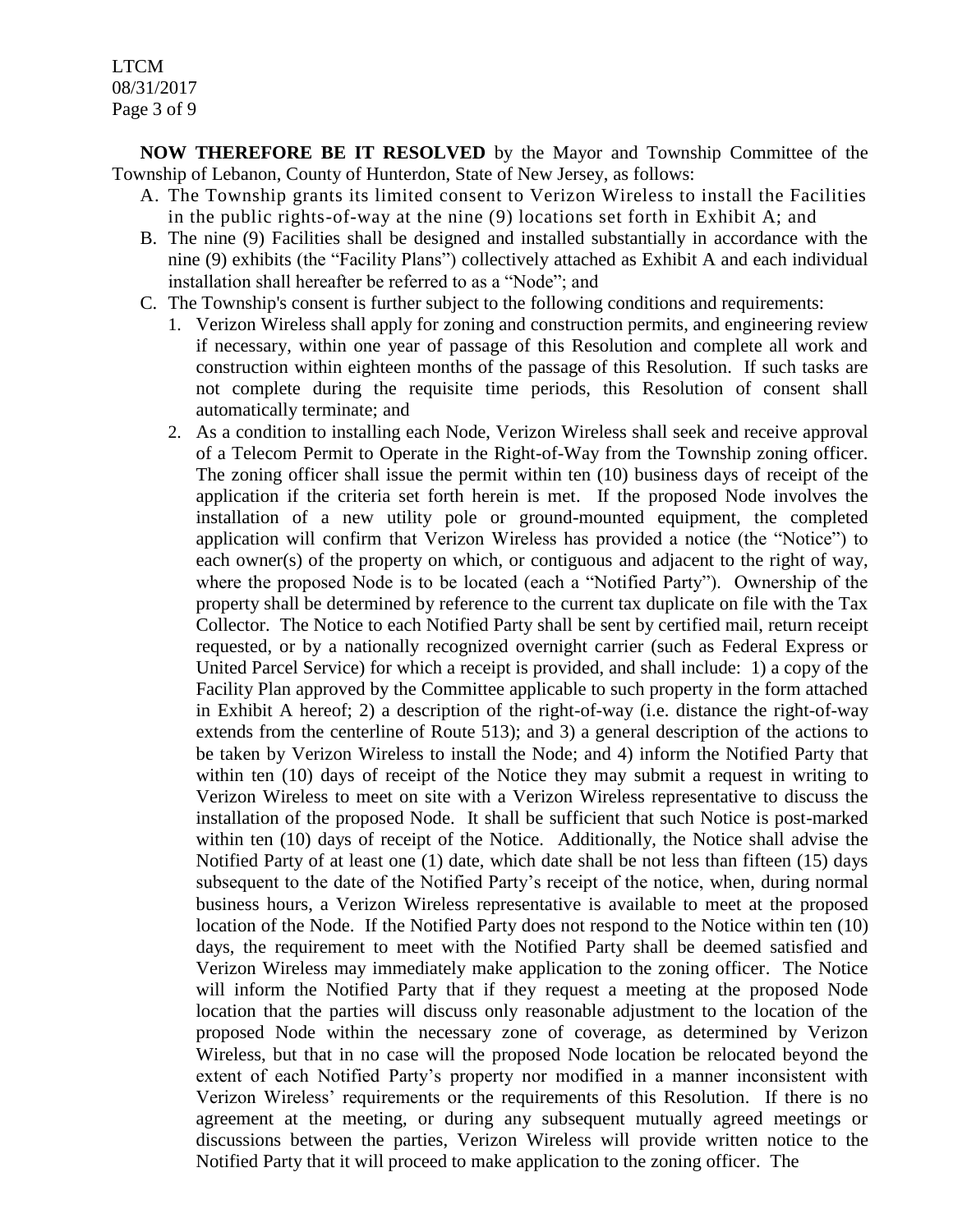Telecom Permit application will include a certification that the notice was sent to the Notified Party and whether the Notified Party responded to the Notice and the date of any meeting, as well as the final Node location and design, if different from the description in Exhibit A to this Resolution. The zoning officer shall issue the permit within ten (10) business days from the application submission date, or provide a written disapproval of the application setting forth the reasons for the denial of the application. If the zoning officer determines that any alterations agreed to between Verizon Wireless and the Notified Party(s) are substantial when compared to the Node Facility Plan provided in Exhibit A or are inconsistent with the requirements of this Resolution, the zoning officer shall refer the matter to the Township Committee within ten (10) days of the submission of the application for final determination by the Township Committee, with such decision to be rendered within twenty-one (21) days of the referral by the zoning officer. If the zoning officer or the Township Committee fails to act within such period, or such additional time as Verizon Wireless may agree to, the application shall be deemed approved; and

- 3. No ground-mounted equipment may: (i) exceed seven (7') feet in height above grade, (ii) occupy more than thirty-six (36 sf) square feet of ground area or (iii) be located more than fifteen (15') feet from the utility pole to be used by the Node; and
- 4. All antennas and conduit shall be a color that blends with the utility pole on which it is mounted. Any cables or wiring attached to the utility pole shall be covered with an appropriate conduit and reasonably camouflaged so as to blend in with surroundings; and
- 5. Verizon Wireless shall obtain any necessary permits required pursuant to the current Uniform Construction Code adopted in New Jersey prior to installation; and
- 6. Verizon Wireless shall be solely responsible for obtaining any and all real property easements, rights-of-way, permissions, and consents, as are required in order to install, use, operate, and maintain the Facilities attached to the property of third parties and / or to perform any right or act contemplated under this Resolution. All costs associated, including but not limited to recording fees, legal fees, taxes and publication fees, with obtaining such easements, rights-of-way, permissions, and consents will be borne solely by Verizon Wireless; and
- 7. Before attaching any Equipment to a pole, erecting a pole, or installing any ground-based equipment Verizon Wireless will obtain, at its sole expense, any required permits, licenses, certificates, and/or consents from governmental authorities, including, where required, from the County of Hunterdon. Verizon Wireless shall keep and maintain any and all required permits, licenses, certificates, or consents from governmental authorities as are necessary in order to continue to attach, use, and maintain such equipment and attachments to the property of third parties and to properly carry-out and fulfill any obligation(s) under this Resolution, and shall comply with all Applicable Laws in performing any act or fulfilling any obligation arising, directly or indirectly, from, this Resolution; and
- 8. Verizon Wireless shall maintain an escrow account with the Township of Lebanon in the amount of \$2,000 to cover the cost of engineering and professional review fees incurred in connection with the Township Committee's review of its request to locate wireless communications equipment in the public right of way, location of equipment from a public safety standpoint and the review by Township professionals, the zoning officer or Code officials of the design, review or installation of the exterior characteristics of the Facilities, any replacement or modification of the exterior design or modification of the exterior layout. Such escrow will be replenished as necessary. It will be held and maintained by the Township in accordance with N.J.S.A. 40:55D-53.1 to 53.2a; and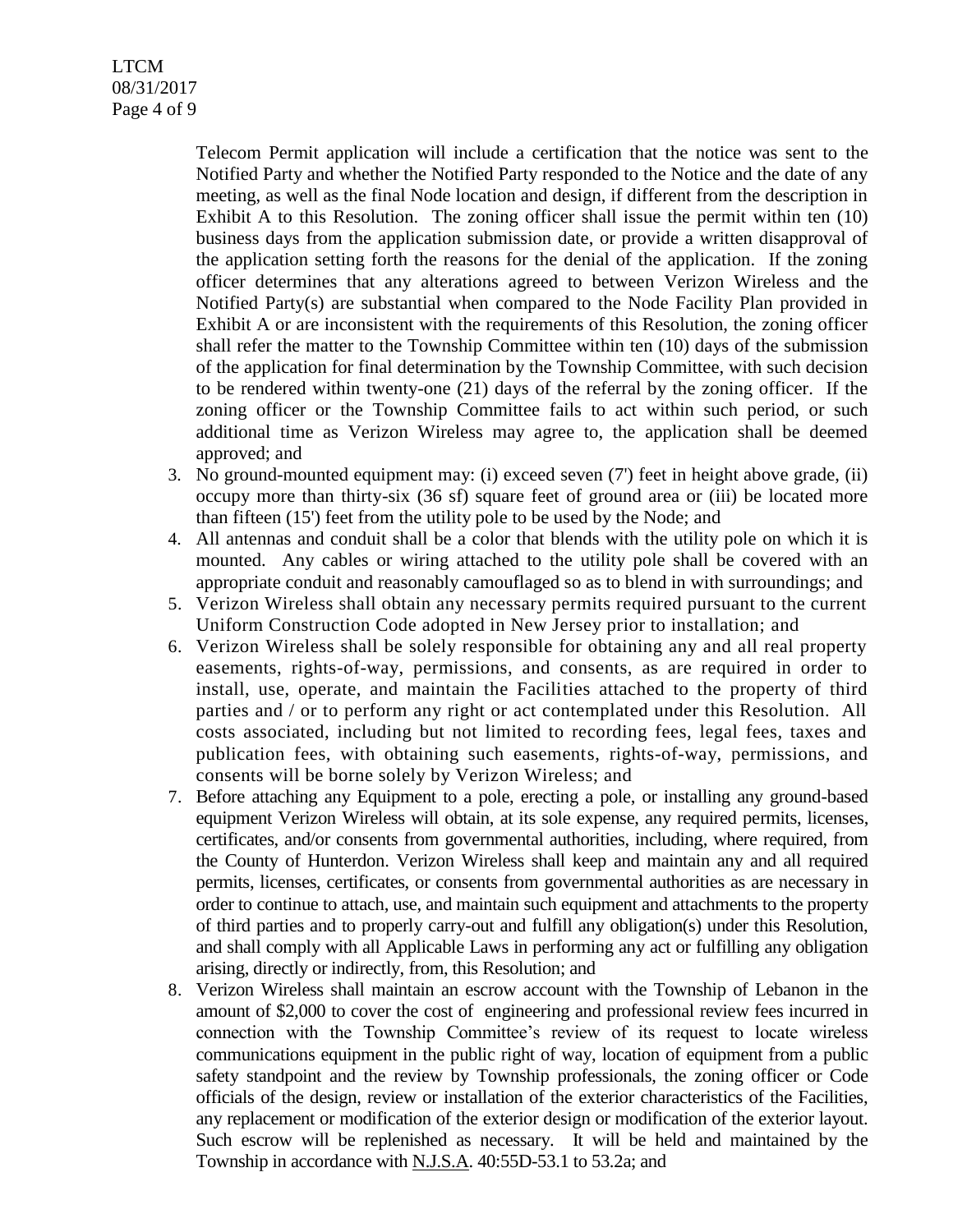- 9. Without limiting the generality of the foregoing or any other obligation set forth herein, Verizon Wireless shall comply with all requirements of the applicable electric code and the National Electrical Safety Code for proper bonding, grounding, clearances, guying, anchoring, and installing of the Facilities.; and
- 10. Verizon Wireless warrants that the Facilities will be maintained in good operating condition as defined by any applicable industry standards, and in accordance with any and all Applicable Laws;
	- i. Such warranty includes maintaining all ground cabinets free of graffiti, decals, stickers, posters, etc.;
	- ii. Verizon Wireless agrees that all required maintenance or repairs shall be performed by Verizon Wireless personnel or by contractors acceptable to Verizon Wireless. Except in the event of an emergency, maintenance work will be performed within ten (10) business days following the Township's notification requesting such maintenance;
- iii. In the event of an emergency requiring maintenance by Verizon Wireless, Verizon Wireless may be contacted at 800-852-2671, twenty-four (24) hours a day, seven (7) days a week, and Verizon Wireless shall respond as promptly as reasonably possible in view of the nature of the emergency, but no later than ten (10) days after written notice;
- iv. The Township reserves the right to review all substantial, exterior alterations to Facilities that involve the physical size, noise, location, aesthetics and other nuisance impacts;
- v. In the event that Verizon Wireless substantially changes the exterior design or construction of the Equipment described in Exhibit A, Verizon Wireless shall seek amended approval from the Township Committee.
- 11. Verizon Wireless shall coordinate with the County of Hunterdon, the Township, if it is the right-of-way owner, or other rights-of-way owners regarding mowing and brush suppression near and around any ground cabinets. Any brush suppression shall be done in a way that is environmentally responsible; and
- 12. In the event that the Township undertakes a public improvement project necessitating the relocation of Verizon Wireless's Equipment, Verizon Wireless shall be solely responsible for all costs of relocating the Equipment. Verizon Wireless shall provide a reasonably prompt schedule for relocation of the Equipment upon the Township's request; and
- 13. If required, Verizon Wireless will register its Equipment with the New Jersey One Call System; and
- 14. Any underground work in the public right-of-way shall follow standard road opening permit requirements; and
- 15. This Resolution has been prepared based upon Verizon Wireless's proposal for the installation of Nodes at nine (9) specific locations. Any additional Nodes beyond the nine (9) Nodes set forth in Exhibit A shall require additional review and approval by the Township Committee; and
- 16. Verizon Wireless shall adhere to all applicable federal, State and local laws and regulations applicable to the installation of the facilities; and
- 17. Verizon Wireless shall indemnify and hold harmless the Township against any claim of liability or loss from personal injury or property damage resulting from or arising out of the negligence or by the willful misconduct of Verizon Wireless, its employees, contractors or agents, except to the extent such claims or damage may be due to or caused by the sole negligence or willful misconduct of the Township, or its employees, contractors or agents. The Township will provide Verizon Wireless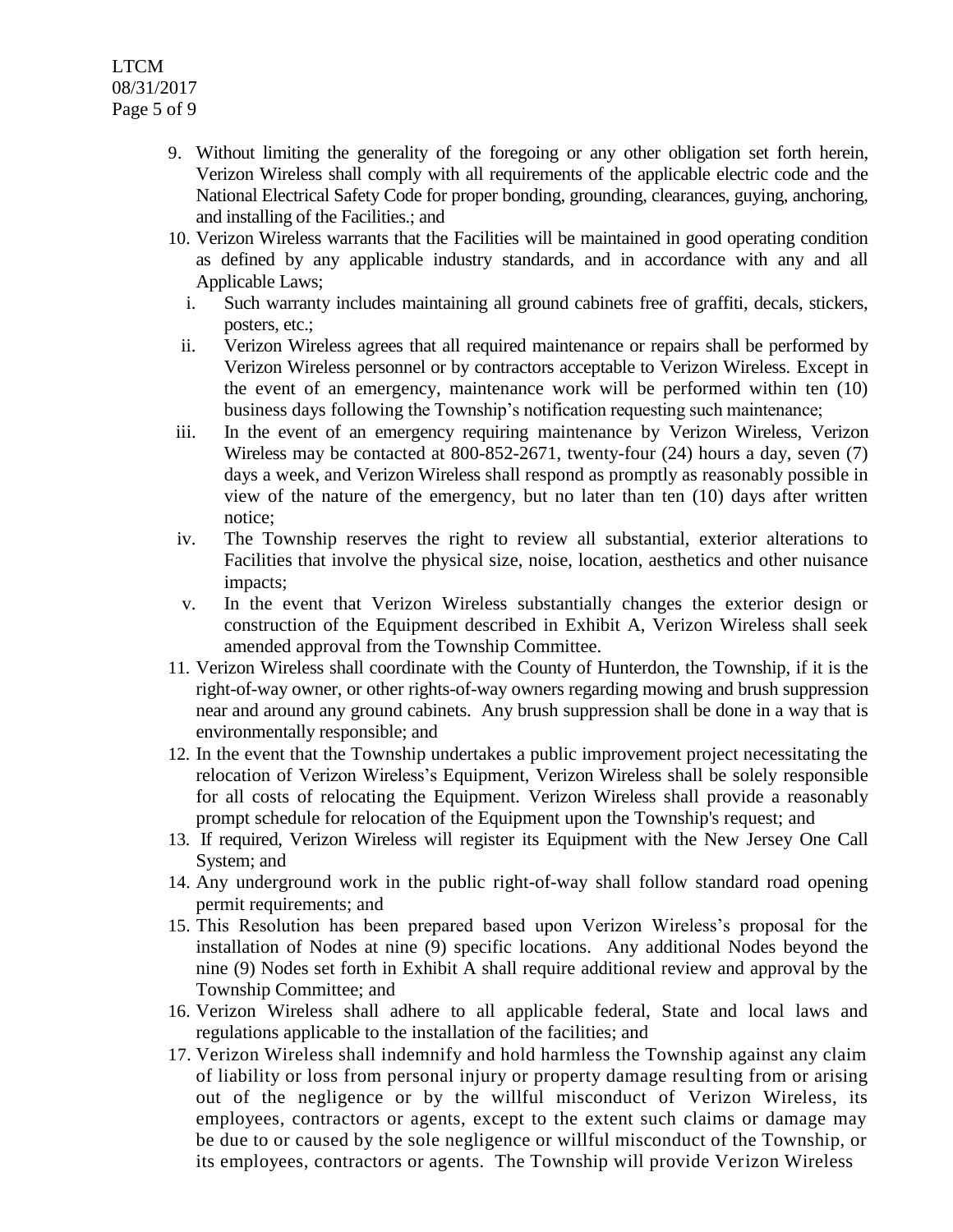with prompt, written notice of any claim covered by this indemnification; provided that any failure of the Township to provide any such notice, or to provide it promptly, shall not relieve Verizon Wireless from its indemnification obligation in respect of such claim, except to the extent that it can establish actual prejudice and direct damages as a result thereof. The Township shall cooperate with Verizon Wireless in connection with its defense of such claim. Verizon Wireless shall defend the Township, at the Township's request, against any claim with counsel of Verizon Wireless' choosing that is reasonably satisfactory to the Township; and

- 18. Verizon Wireless shall secure and maintain commercial general liability insurance with limits of \$2,000,000 for bodily injury (including death) and property damage or destruction each occurrence insuring the Carrier as named insured and including the Township as an additional insured as their interests may appear under this agreement on the general policies; and
- 19. Verizon Wireless shall be responsible for the repair of any damage to the pavement or other structures existing in the right-of-way or any private property arising from the construction, maintenance or removal of its facilities; and
- 20. Notwithstanding any Township Ordinances to the contrary, Verizon Wireless shall remove its facilities and restore the right-of-way when the permission herein granted expires, or when such facility is not operational for a period of ninety (90) consecutive days.
- D. Notwithstanding any provision contained herein, neither the Township nor Verizon Wireless shall be liable to the other for consequential, incidental (consequential and incidental damages does not include direct physical damages caused by one party to the physical property of the other, but does include any damages to the operations or business of the party damaged) exemplary or punitive damages on account of any activity pursuant to this agreement.
- E. The consent and approval hereby granted shall be binding upon Verizon Wireless, its successors and/or assigns and shall continue for the same period of time as the grant to the parties whose poles Verizon Wireless is jointly using.
- F. The Township hereby consents to the installation of new utility poles by Century Link and/or SQF (if it is regulated by the BPU as a public utility or has otherwise been authorized by the BPU to set poles in the public right of way) in the locations identified in Exhibit A.
- G. To the extent technically feasible, readily available and legally permissible, Verizon Wireless (or any of its successors, assigns, subsidiaries, or subcontractors, including SQF, if it is regulated by the BPU as a public utility or has otherwise been authorized by the BPU to set poles in the public right of way) shall permit co-location of other wireless facilities on any poles or ground mounted cabinets owned by Verizon Wireless (or any of its successors, assigns, subsidiaries, or subcontractors, including SQF). The Township strongly encourages co-location and declares it to be the first approach for any additional carriers seeking to locate wireless communications facilities on or reasonably near poles occupied by the Facilities. Verizon Wireless shall cooperate, at no additional cost or expense to Verizon Wireless, to permit co-location with any other carrier seeking to install wireless communications facilities in the vicinity of the Facilities.
- H. Any co-located facilities shall be subject to review by the Township Committee, zoning officer and Code officials in a manner similar the process described herein for the Facilities if co-location requires movement of, additions to or larger equipment.
- I. The permission and authority hereby granted shall continue for the same period of time as the grant to the parties whose poles Verizon Wireless is jointly using.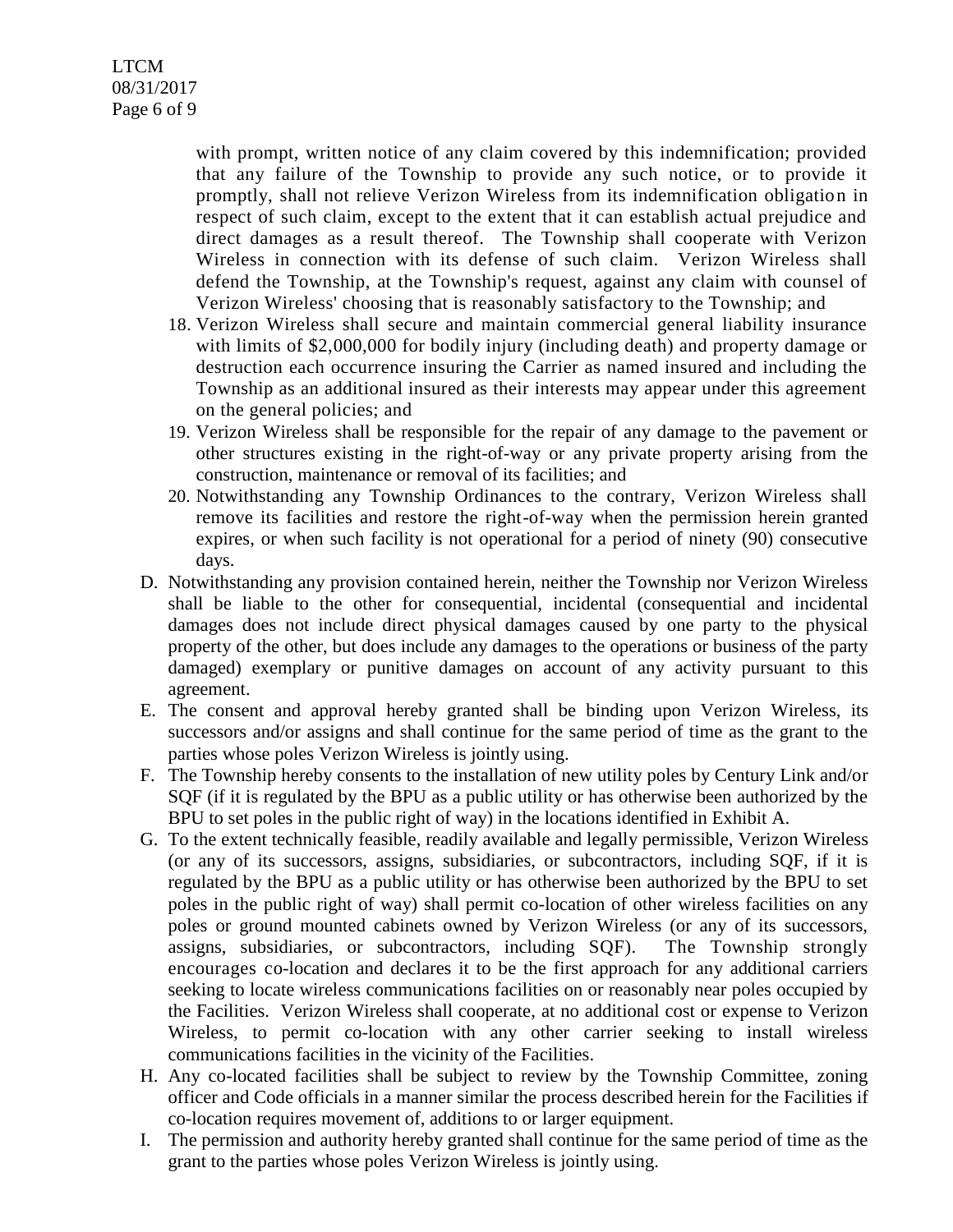LTCM 08/31/2017 Page 7 of 9

- J. This Resolution shall be adopted on behalf of the Township of Lebanon by the Township Committee and attested to by the Township Clerk who shall affix the Township of Lebanon Seal thereto.
- K. Verizon Wireless shall provide in writing its consent to all terms and conditions of this Resolution.

### **STATEMENT**

This Resolution authorizes Cellco Partnership d/b/a Verizon Wireless to install wireless communications facilities within the public rights-of-way.

### **ORDINANCE**

### **Introduction – Ordinance No. 2017-06**

*Motion by Mr. Schmidt, seconded by Ms. Koehler and carried by unanimous favorable roll call vote,*  the Township Committee approved Ordinance 2017-06, on first reading, as entitled below subject to the modifications to the Zoning Officer terminology in Section 63.35 and clarification from the Township Attorney relative to Section 63.37; whether the compensation for the Zoning Officer should reference union contracts.

## TOWNSHIP OF LEBANON HUNTERDON COUNTY, NEW JERSEY ORDINANCE NO. 2017-06 AN ORDINANCE AMENDING AND SUPPLEMENTING THE TOWNSHIP CODE IN ORDER TO ALLOW FOR THE ISSUANCE OF TELECOM PERMITS

### **Public Hearing to be held on September 20, 2017**

## **EXECUTIVE SESSION**

### **Resolution No. 87-2017 –Executive Session**

It is not anticipated that action will be taken when the public meeting is reconvened.

*Motion by Mr. Schmidt seconded by Mr. Wunder and carried by unanimous favorable roll call vote,* the Township Committee approved Resolution No. 87-2017 and convened in to executive session at 7:19 p.m.

# **TOWNSHIP OF LEBANON COUNTY OF HUNTERDON STATE OF NEW JERSEY RESOLUTION NO. 87-2017**

### **RESOLUTION AUTHORIZING EXECUTIVE SESSION**

**WHEREAS**, the Open Public Meetings Act; *N.J.S.A.* 10:4-6 *et seq*., declares it to be the public policy of the State to insure the right of citizens to have adequate advance notice of and the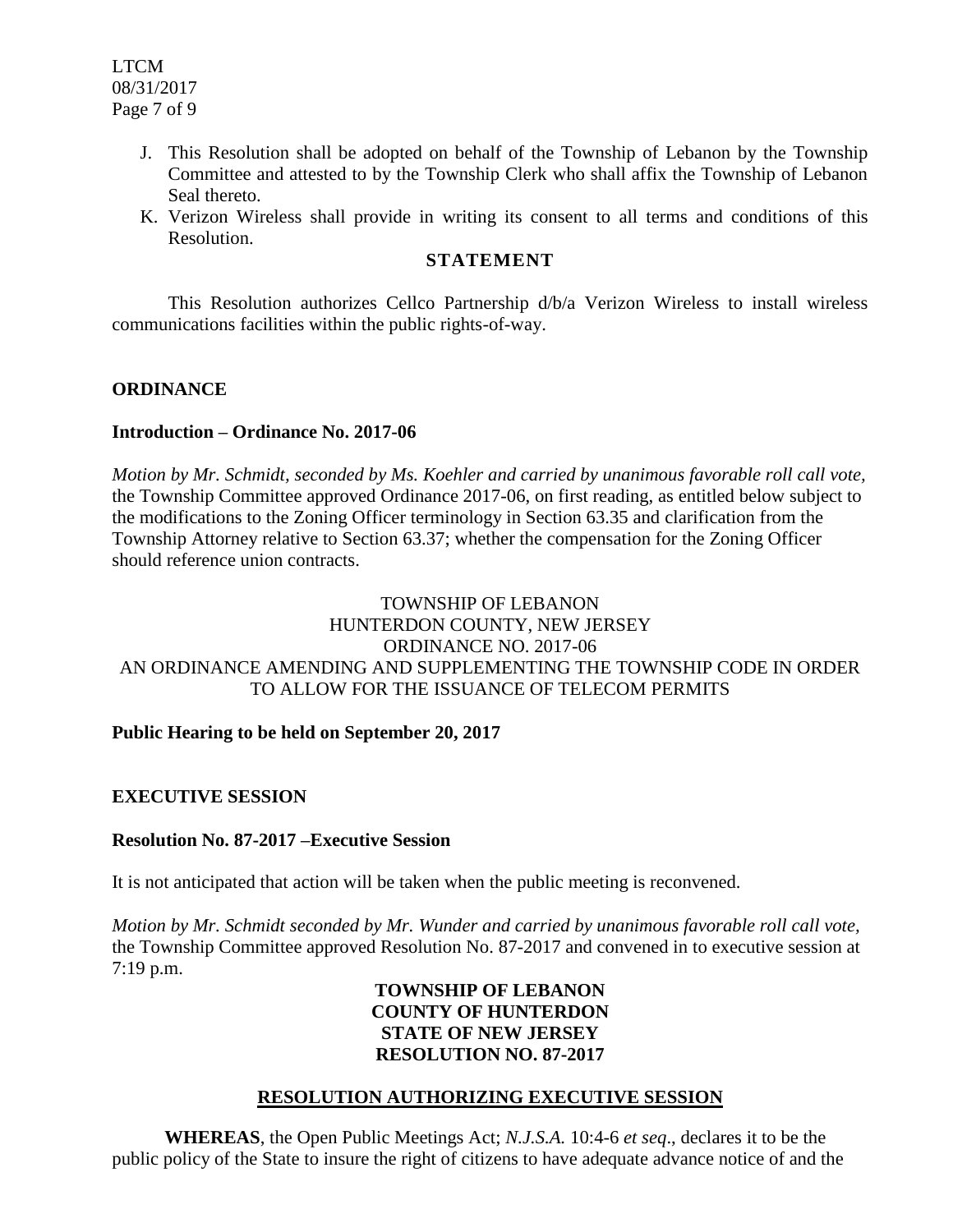LTCM 08/31/2017 Page 8 of 9

right to attend meetings of public bodies at which business affecting the public is discussed or acted upon; and

**WHEREAS**, the Open Public Meetings Act also recognizes exceptions to the right of the public to attend portions of such meetings; and

**WHEREAS**, the Mayor and Committee find it necessary to conduct an executive session closed to the public as permitted by the *N.J.S.A*. 40:4-12; and

**WHEREAS**, the Mayor and Committee will reconvene in public session at the conclusion of the executive session;

**NOW, THEREFORE, BE IT RESOLVED** by the Mayor and Committee of the Township of Lebanon, County of Hunterdon, State of New Jersey that they will conduct an executive session to discuss the following topic(s) as permitted by *N.J.S.A*. 40:4-12:

\_\_\_\_\_\_A matter which Federal Law, State Statute or Rule of Court requires be kept confidential or excluded from discussion in public (Provision relied upon:

\_\_\_\_\_\_A matter where the release of information would impair a right to receive funds from the federal government;

A matter whose disclosure would constitute an unwarranted invasion of individual privacy;

\_\_\_\_\_\_A collective bargaining agreement, or the terms and conditions thereof (Specify contract:

\_\_\_\_\_ \_\_\_\_\_\_\_\_\_\_\_\_\_\_\_\_\_\_\_\_\_\_\_\_\_\_\_\_\_\_\_\_\_\_\_\_\_\_);

\_\_\_\_\_\_A matter involving the purpose, lease or acquisition of real property with public funds, the setting of bank rates or investment of public funds where it could adversely affect the public interest if discussion of such matters were disclosed; Real Estate Acquisitions

Tactics and techniques utilized in protecting the safety and property of the public provided that their disclosure could impair such protection;

\_\_\_\_\_\_Investigations of violations or possible violations of the law;

\_\_\_\_\_\_\_\_\_\_\_\_\_\_\_\_\_\_\_\_\_\_\_\_\_\_\_\_\_\_\_\_\_\_\_\_\_\_\_\_\_\_\_\_\_\_\_\_\_\_\_\_);

X Pending or anticipated litigation or contract negotiation in which the public body is or may become a party; (The general nature of the litigation or contract negotiations is:  $X$  Professional Service Contracts\_\_\_\_\_\_. The public disclosure of such information at this time would have a potentially negative impact on the municipality's position in the litigation or negotiation; therefore this information will be withheld until such time as the matter is concluded or the potential for negative impact no longer exists.)

Matters falling within the attorney-client privilege, to the extent that confidentiality is required in order for the attorney to exercise his or her ethical duties as a lawyer; (The general nature of the matter is:

OR the public disclosure of such information at this time would have a potentially negative impact on the municipality's position with respect to the matter being discussed; therefore this information will be withheld until such time as the matter is concluded or the potential for negative impact no longer exists.*)*;

\_\_**\_\_**Matters involving the employment, appointment, termination of employment, terms and conditions of employment, evaluation of the performance, promotion or disciplining of any specific prospective or current public officer or employee of the public body, where all individual employees or appointees whose rights could be adversely affected have not requested in writing that the matter(s) be discussed at a public meeting; (The employee(s) and/or general nature of discussion is: Union Contract\_\_\_\_\_\_\_\_\_\_\_\_\_ the public disclosure of such information at this time would violate the employee(s) privacy rights; therefore this information will be withheld until such time as the matter is concluded or the threat to privacy rights no longer exists.;